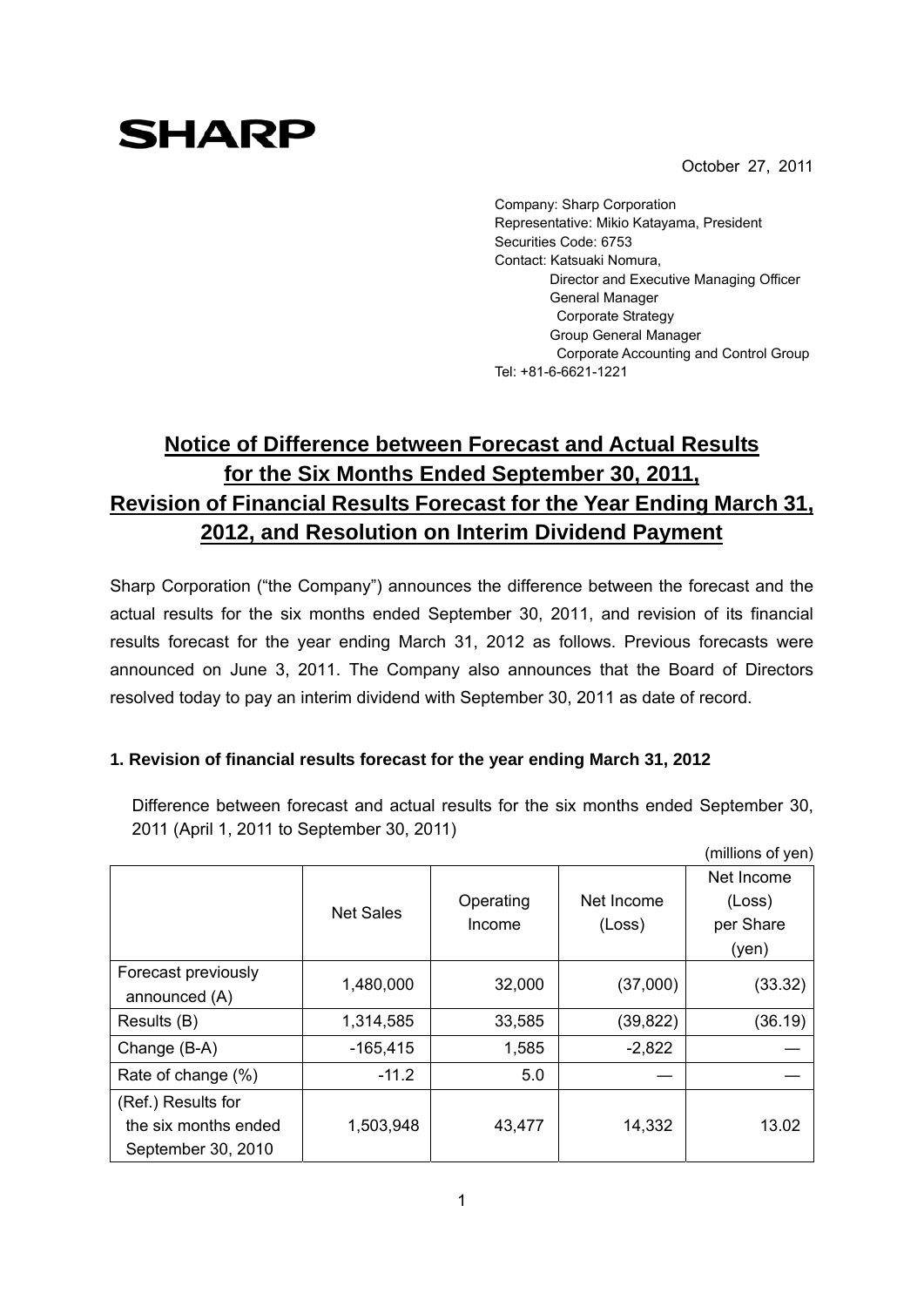Revision of forecast of the consolidated financial results for the year ending March 31, 2012 (April 1, 2011 to March 31, 2012)

(millions of yen)

|                                                     | <b>Net Sales</b> | Operating<br>Income | Net Income | Net Income<br>per Share<br>(yen) |  |
|-----------------------------------------------------|------------------|---------------------|------------|----------------------------------|--|
| Forecast previously<br>announced (A)                | 3,050,000        | 97,000              | 6,000      | 5.40                             |  |
| Revised forecast (B)                                | 2,800,000        | 85,000              | 6,000      | 5.45                             |  |
| Change (B-A)                                        | $-250,000$       | $-12,000$           |            |                                  |  |
| Rate of change (%)                                  | $-8.2$           | $-12.4$             |            |                                  |  |
| (Ref.) Results for the year<br>ended March 31, 2011 | 3,021,973        | 78,896              | 19,401     | 17.63                            |  |

#### Reasons for difference and revision

For the six months ended September 30, 2011, net sales fell short of the forecast previously announced, due mainly to price declines. However, we were on track towards recovery in operating income, with significant improvement in the second quarter (July to September 2011), compared to the previous quarter, due mainly to a progress in LCD business restructuring and thorough company-wide cost reductions. As a result, operating income exceeded the forecast previously announced. Net loss was slightly over the forecast previously announced, due mainly to an increase in losses resulting from an acceleration of the business restructuring.

The Company has revised its forecast of net sales and operating income for the year ending March 31, 2012. Although we were on track for recovery as mentioned above, there are concerns that the severe business environment will continue, caused by such factors as lingering yen appreciation and deceleration in the global economy, and that floods in Thailand lead to a parts bottleneck. The forecast for net income remains the same as the forecast previously announced, since we expect to be able to shrink other expenses.

The above figures are based on an exchange rate of ¥78=US\$1.00 for the second half.

Note: The above forecast of financial results is based on certain information available to the Company at the time of announcement, and actual operating results may differ from the forecast due to various factors.